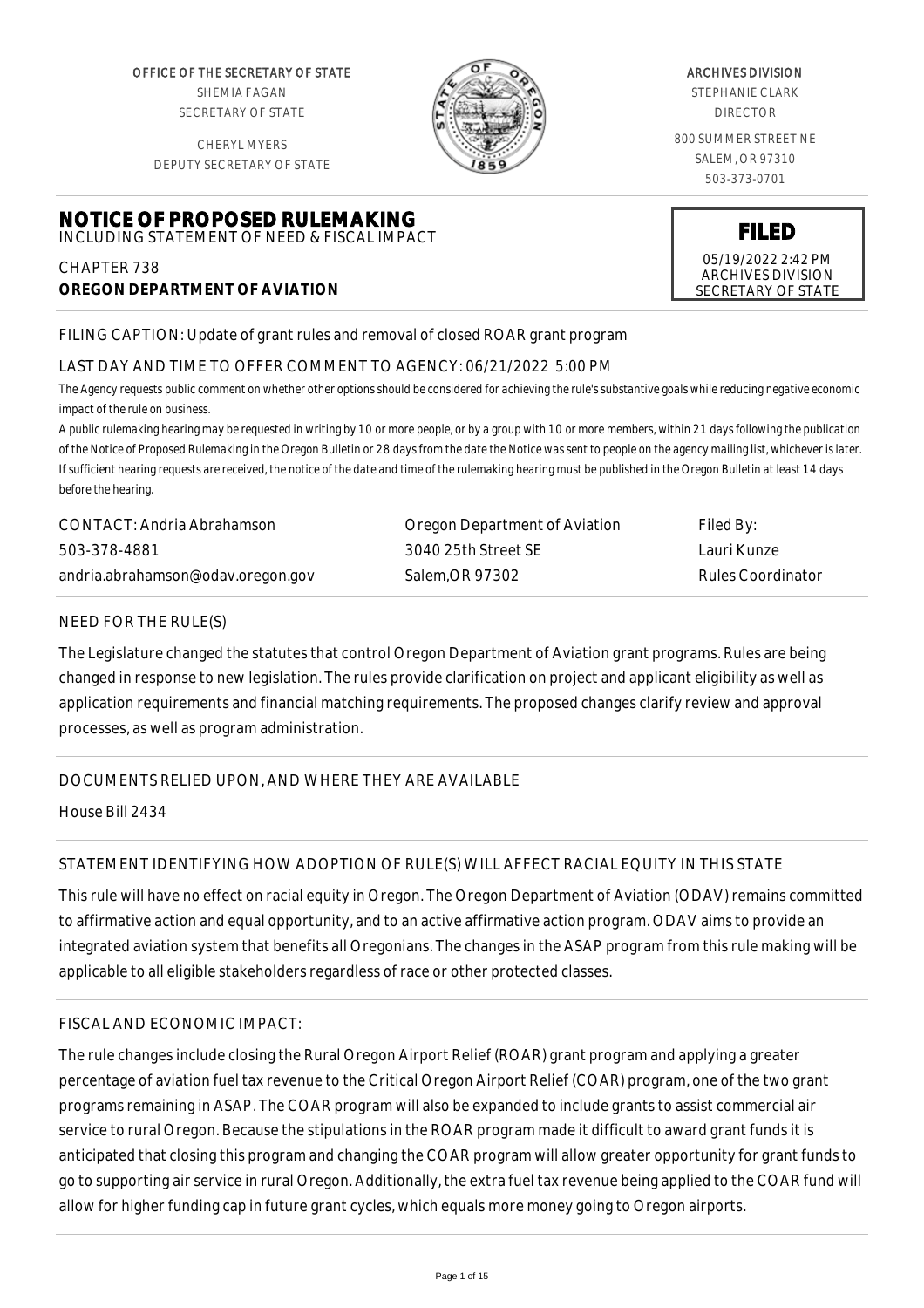# COST OF COMPLIANCE:

*(1) Identify any state agencies, units of local government, and members of the public likely to be economically affected by the rule(s). (2) Effect on Small Businesses: (a) Estimate the number and type of small businesses subject to the rule(s); (b) Describe the expected reporting, recordkeeping and administrative activities and cost required to comply with the rule(s); (c) Estimate the cost of professional services, equipment supplies, labor and increased administration required to comply with the rule(s).*

(1) OAR 738-124 and revisions apply to privately and publicly owned, public use Oregon airport owners and/or sponsors.

(2)(a), (b) and (c) None; the rule changes only impact those who affirmatively apply for ODAV grants.

#### DESCRIBE HOW SMALL BUSINESSES WERE INVOLVED IN THE DEVELOPMENT OF THESE RULE(S):

ODAV established a Rule Advisory Committee, which included private industry representatives to evaluate the rule changes.

#### WAS AN ADMINISTRATIVE RULE ADVISORY COMMITTEE CONSULTED? YES

#### RULES PROPOSED:

738-124-0010, 738-124-0015, 738-124-0020, 738-124-0025, 738-124-0030, 738-124-0035, 738-124-0040, 738- 124-0050, 738-124-0060, 738-124-0070, 738-124-0080

#### AMEND: 738-124-0010

RULE SUMMARY: OAR 738-124-0010 is amended to update purposes of the COAR program to include assist commercial air service to rural Oregon and to clarify the term signs to signage, and to remove sections relating to the closed ROAR grant program.

CHANGES TO RULE:

#### 738-124-0010 Purpose ¶

(1) The State of Oregon established the Aviation System Action Program (ASAP) fund pursuant in 2015 Oregon Laws, chapter 700, section 7, as modified by 2019 Oregon Laws, chapter 485, section 1. The Department shall administer the funded programs and distribute funds for the purposes established by the Oregon legislature.¶ (2) The purposes of the COAR program are to: assist airports in Oregon with match requirements for FAA Airport Improvement Program grants; and make grants for: emergency preparedness and infrastructure projects, in accordance with the Oregon Resilience Plan or the Oregon Aviation Plan; services critical or essential to aviation, including but, not limited to, fuel, sewer, water, navigational aids and weather equipment; aviation-related business development, including but, not limited to, hangars, parking for business aircraft and related facilities; or airport development for local economic benefit, including but not limited to signsage and marketing. (3) The purpose of the ROAR program is; or to assist commercial air service to Rrural Oregon.¶ (43) The purpose of the SOAR program is to distribute funds to state-owned airports for: safety improvements recommended by the Board and local community airports; and infrastructure projects at public use airports. Statutory/Other Authority: ORS 835.035, 835.040, 835.112, OL 2019 c.485 Section 1(2)(b) Statutes/Other Implemented: OL 2019 c.485 Section 1, ORS 835.025, 835.040, OL 2021 c.526 Section 4(5)(a)(D) and (b)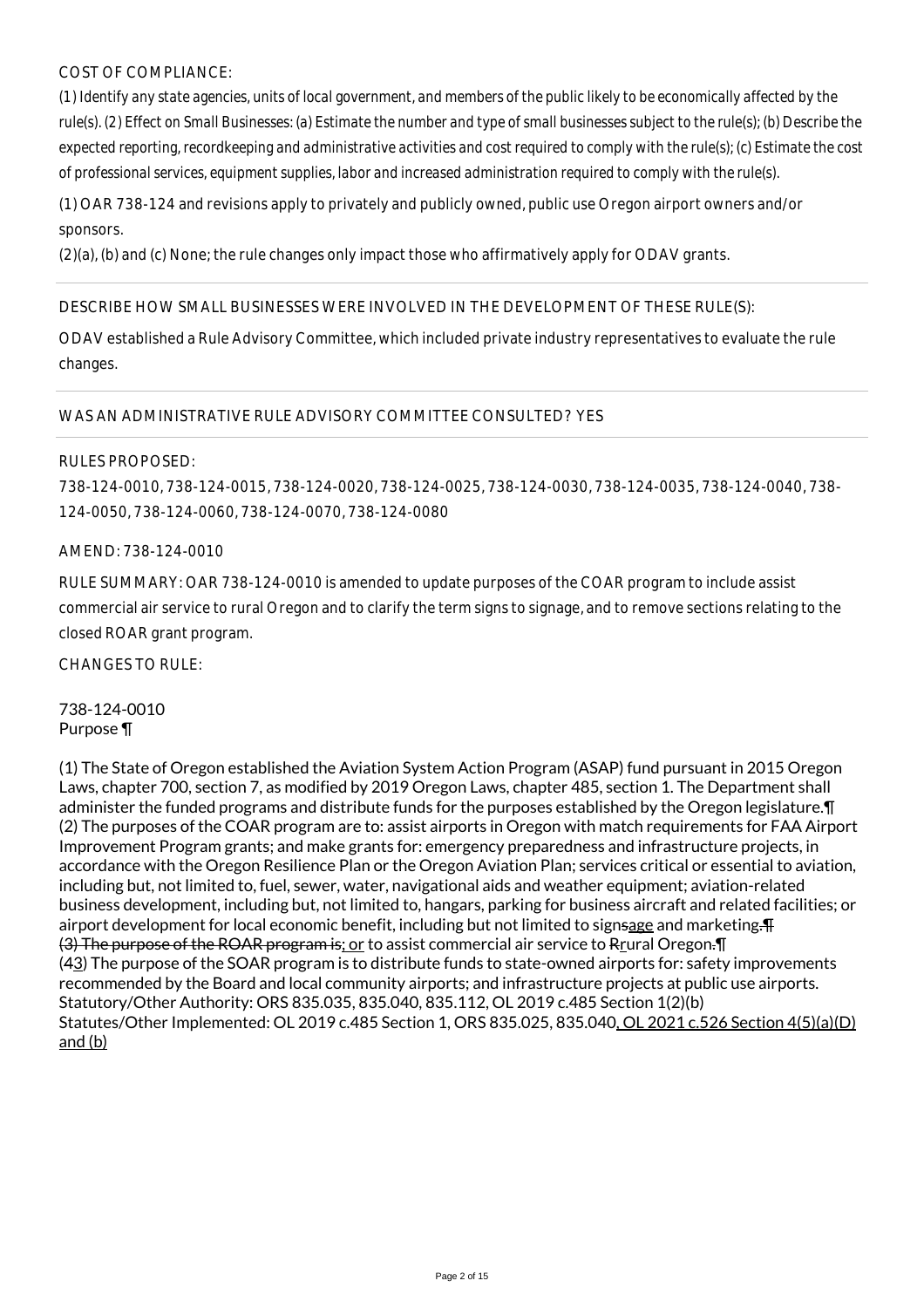RULE SUMMARY: OAR 738-124-015 is amended to remove section(s) relating to the closed ROAR grant program.

CHANGES TO RULE:

#### 738-124-0015 Definitions ¶

For the purposes of division 124 rules, the following terms have the following definitions, unless the context clearly indicates otherwise:¶

(1) "Agreement" means a legally binding contract between the Department and Recipient that contains the terms and conditions under which the Department is providing funds from the ASAP Fund. T

(2) "Applicant" means a Person or Public Body that applies for funds from the ASAP Fund.¶

(3) "ARC" means the Aviation Review Committee established by the Board in accordance with 2019 Oregon Laws, chapter 485, section 1(3) and composed of one member from each of the Area Commissions on Transportation chartered by the Oregon Transportation Commission (OTC). ¶

(4) "Area Commissions on Transportation" means advisory bodies chartered by the OTC through the Policy on Formation and Operation of Area Commissions on Transportation (ACTs) approved by the OTC on June 18, 2003.¶

(5) "Assisting Commercial Air Service" means increasing the volume of passenger air travel via aircraft on a fee for service basis. ¶

(6) "Aviation" has the meaning given in ORS 836.005(5).¶

(7) "Aviation System Action Program (ASAP) Fund" means the fund created in 2015 Oregon Laws, chapter 700, section 7(1), as modified by 2019 Oregon Laws, chapter 485, section 1(1)and distributed in accordance with 2019 Oregon Laws, chapter 485, section 1(4)¶

(8) "Board" means the State Aviation Board created in ORS 835.102.¶

(9) "COAR" or Critical Oregon Airport Relief program means the funding program described in 2019 Oregon Laws, chapter 485, section 1(5).¶

(10) "Connect Oregon Fund" means the fund established in ORS 367.080.¶

(11) "Department" means the Oregon Department of Aviation or ODA.¶

(12) "Director" means the Director of the Oregon Department of Aviation.¶

(13) "FAA" means the Federal Aviation Administration.¶

(14) "Oregon Freight Advisory Committee" (OFAC) means the committee created in ORS 366.212.¶

(15) "NPIAS" means the National Plan of Integrated Airport Systems. ¶

(16) "Oregon Aviation Plan" (OAP) means the plan developed under ORS 835.015.¶

(17) "Oregon Business Development Department" means the department defined in ORS 285A.070.¶

(18) "Oregon Resilience Plan" means the report to the 77th Legislative Assembly prepared by the Oregon Seismic Safety Policy Advisory Commission (OSSPAC) in February 2013, titled "The Oregon Resilience Plan Reducing Risk and Improving Recovery for the Next Cascadia Earthquake and Tsunami."¶

(19) "Recipient" means an Applicant who enters into Agreement with the Department to receive funds from the ASAP Fund.¶

(20) "Revenue Use Policy" means, collectively, the FAA policy set out in 64 Federal Register 7696 (February 16, 1999), and amended in 79 Federal Register 66282 (November 7, 2014), and 49 USC **247107**, 47133. T

(21) "ROAR" or Rural Oregon Aviation Relief program means grant funding as described in 2019 Oregon Laws, chapter 485, section 1(6).¶

(22) "Rural Oregon" means any area within the state of Oregon that was not officially designated or delineated as a Metropolitan Statistical Area by the U.S. Office of Management and Budget as of September 2018. ¶ (232) "SOAR" or State Owned Airport Reserve program means funding described in 2019 Oregon Laws, chapter

485, section 1(7).

Statutory/Other Authority: ORS 835.035, 835.040, 835.112, OL 2019 c.485 Section 1(2)(b)

Statutes/Other Implemented: ORS 835.025, 835.040, OL 2019 c.485 Section 1, OL 2021 c.526 Section 4(5)(a)(D)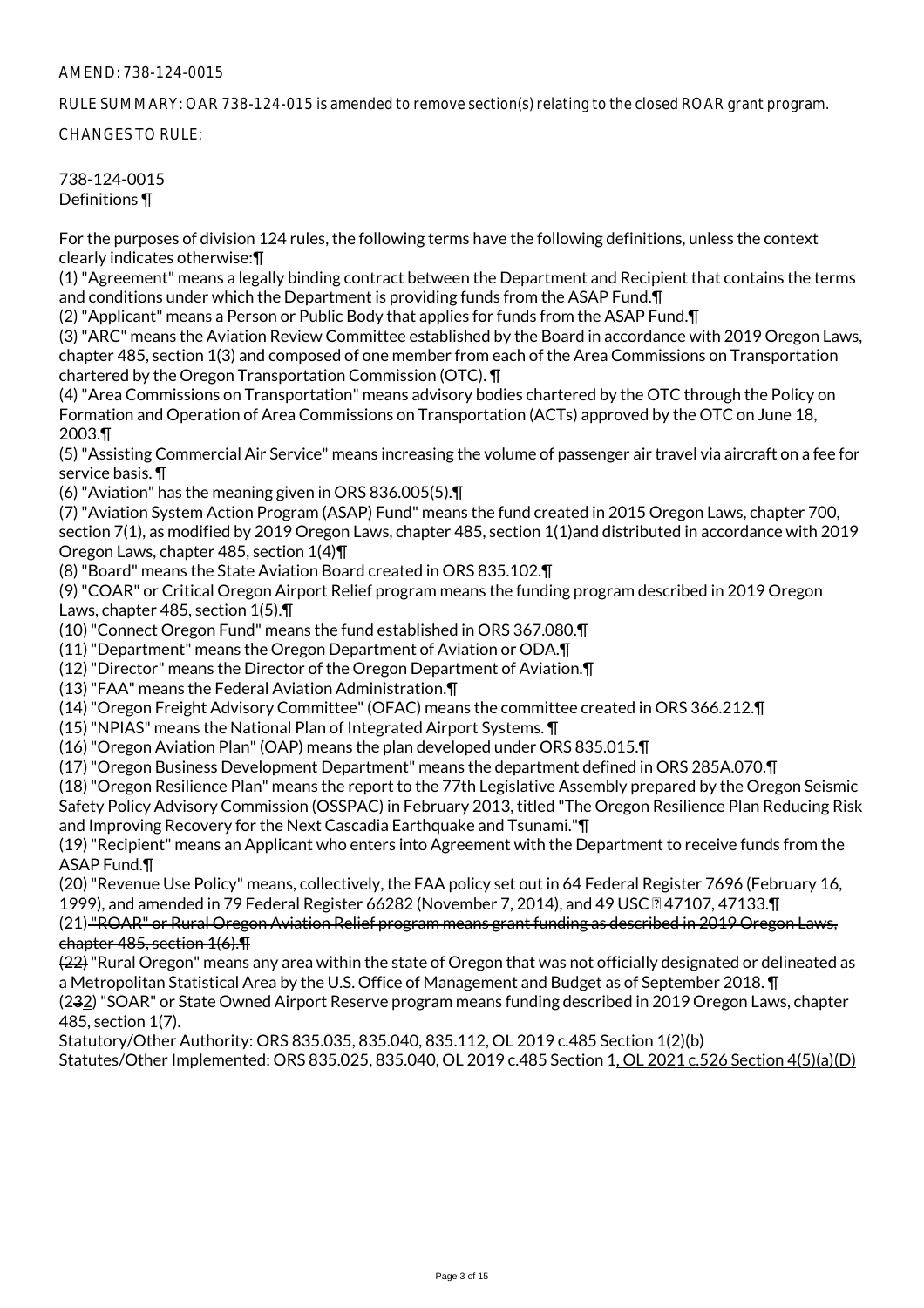RULE SUMMARY: OAR 738-124-020 is amended to remove section(s) related to the closed ROAR grant program.

CHANGES TO RULE:

# 738-124-0020 COAR and ROAR Project Eligibility ¶

(1) Project Eligibility. ¶

(a) A project is eligible only if it has not been completed prior to the application deadline set by the Department.¶ (b) A project is not eligible if its nature is to provide a match for a project or program that is funded with other Department funds or the Connect Oregon Fund.¶

(c) A project is not eligible if it is prohibited by the Revenue Use Policy.¶

(2) Additional project eligibility requirement for COAR applications: A project is eligible only if it is located on an airport that is open to flight operations by the public. $\P$ 

(3) Additional project eligibility requirement for ROAR applications: A projects is eligible if it will increase commercial passenger travel between an airport in Rural Oregon and another airport in Oregon.

Statutory/Other Authority: ORS 835.035, 835.040, 836.112, OL 2019 c.485 Section 1(2)(b) Statutes/Other Implemented: ORS 835.025, OL 2019 c.485 Section 1, 835.040, OL 2021 c.526 Section 4(5)(a)(D) and (b)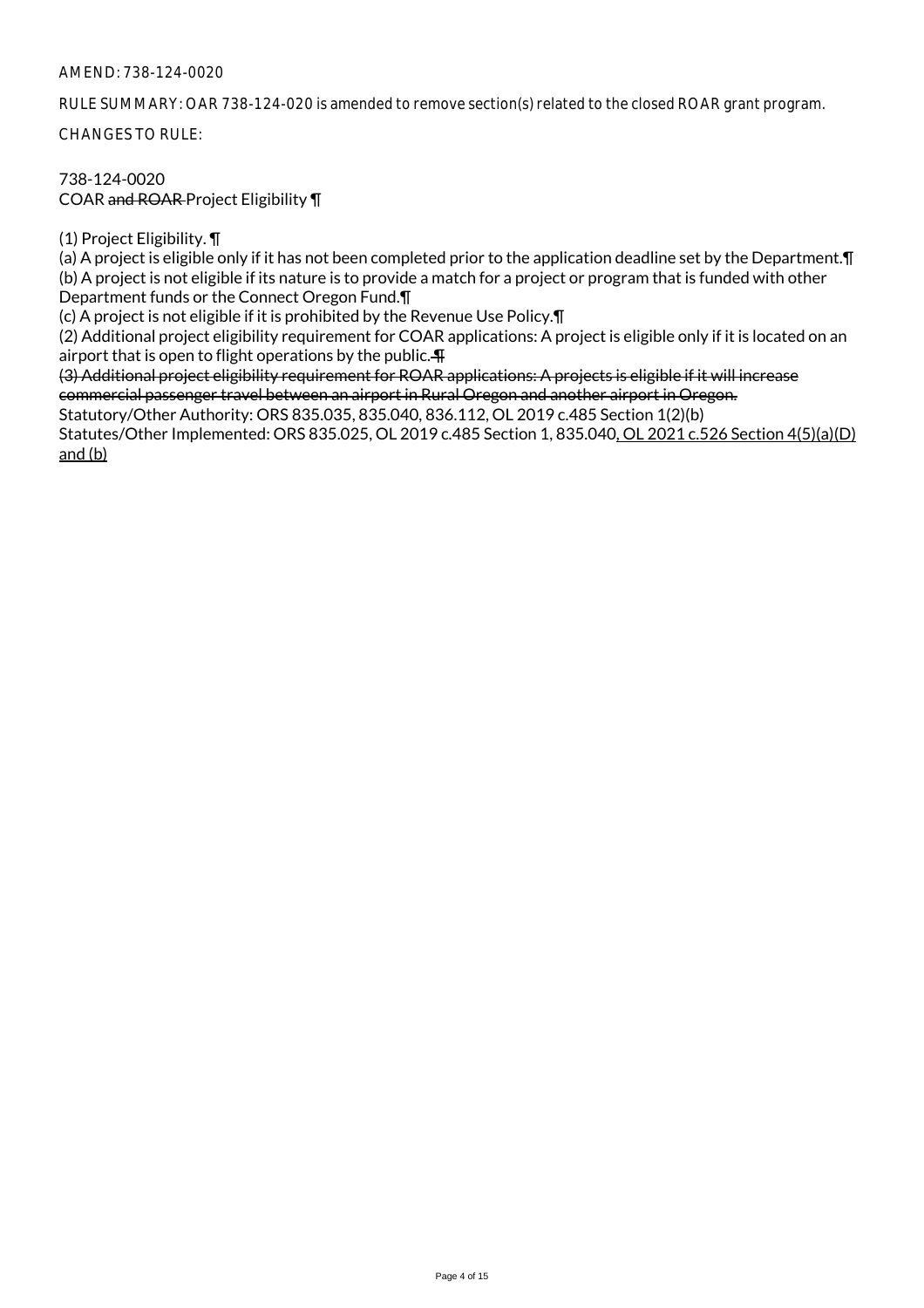RULE SUMMARY: OAR 738-124-025 is amended to remove section(s) related to the closed ROAR grant program and create an additional COAR applicant eligibility.

CHANGES TO RULE:

738-124-0025 COAR and ROAR Applicant Eligibility ¶

(1) An Applicant is eligible if the Applicant is an Oregon public use airport, privately or publicly owned; or if the Applicant is a public use airport sponsor.¶

(2) An Applicant is eligible if the Applicant has a current Oregon Secretary of State business registry number, unless the Applicant is an individual doing business under the individual's real and true name, is a public sector entity, or is otherwise exempt under applicable law.¶

(2) Additional applicant eligibility requirement for ROAR applications: Applicants must either be airports located in Rural Oregon, or apply in partnership with an airport located outside of Rural Oregon.

Statutory/Other Authority: ORS 835.035, 835.040, 835.112, OL 2019 c.485 Section 1(2)(b) Statutes/Other Implemented: ORS 835.025, OL 2019 c.485 Section 1, 835.040, OL 2021 c.526 Section 4(5)(a)(D) and (b)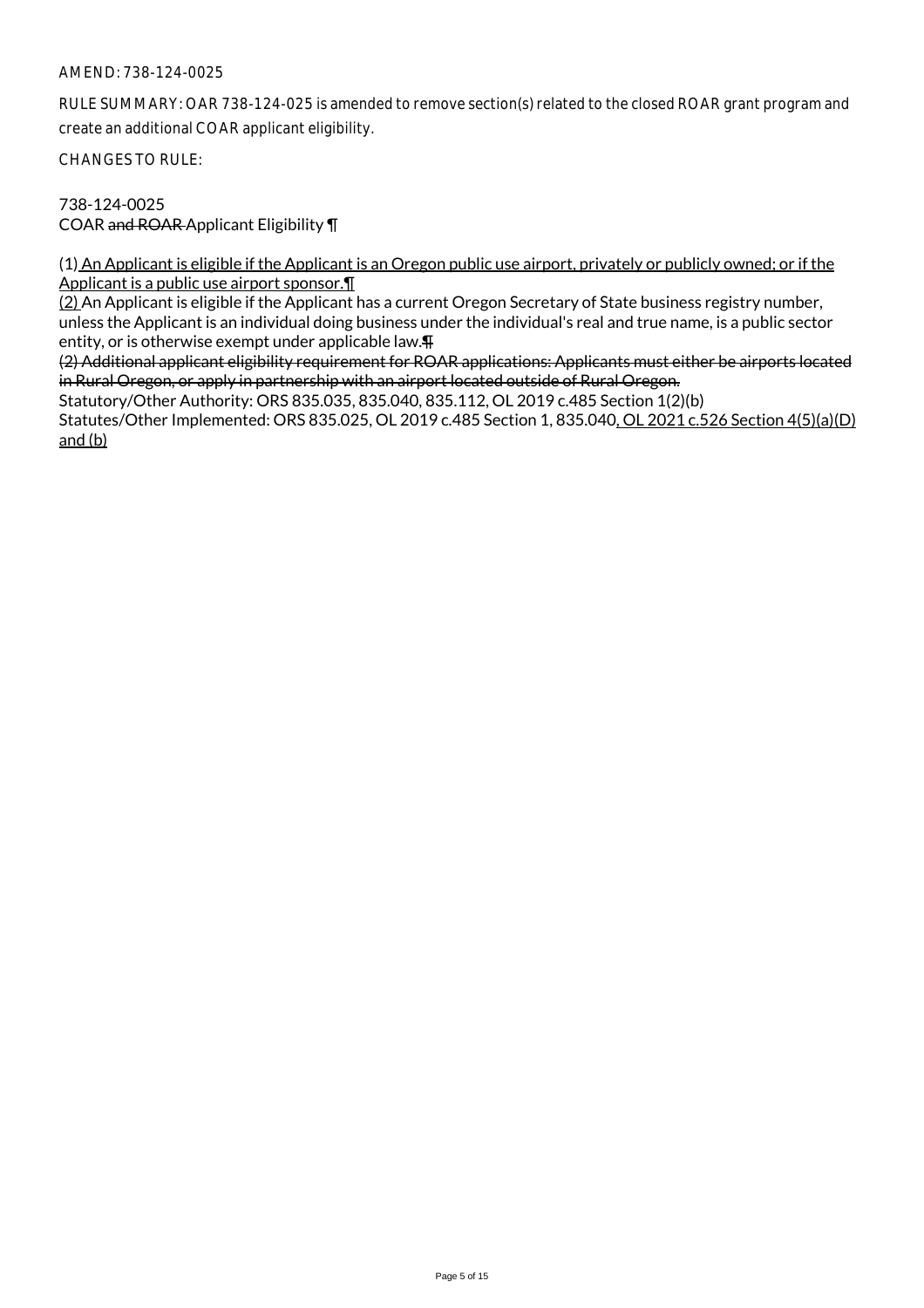RULE SUMMARY: OAR 738-124-030 is amended to remove section(s) related to the closed ROAR grant program.

CHANGES TO RULE:

# 738-124-0030

COAR and ROAR Application Requirements

(1) The Department shall announce application deadlines for COAR and ROAR funding. The Department shall not consider applications submitted after the deadline set by the Department.¶

(2) Applicants interested in receiving funds under either COAR or RCOAR must submit an application to the Department in a format prescribed by the Department. At a minimum, each application must contain the following information:¶

(a) Project Information. The application must include:¶

(A) Applicant's name and Oregon Secretary of State Business Registry number (if one exists), and the contact information of the individual who represents the Applicant with respect to the application; ¶

(B) Project name;¶

(C) Project location;¶

(D) Airport information, specifically the:¶

(i) Airport name,¶

(ii) Airport category, and¶

(iii) Whether the airport is NPIAS or Non-NPIAS;¶

(E) Project overview, including purpose and projected start and end dates; and ¶

(F) A statement describing local support for the project, if any.¶

(b) Project Documentation. The application must describe documentation necessary to complete the project, specifically statements regarding whether:¶

(A) The project is in the most current Airport Layout Plan (ALP), signed by the FAA and the airport owner;¶ (B) A National Environmental Policy Act (NEPA) review is required;¶

(C) An Airport Safety Overlay Zone, as described in OAR 660-013-0070, has been adopted at the airport where the project will be located; and¶

(D) Any permits or licenses are required for the project, and if so, a description of each permit or license which identifies the issuing authority and a brief description of the reason the permit or license is required.¶

(c) Statewide Impact. The application must include a brief statement about whether the project:¶

(A) Reduces transportation costs for Oregon businesses or improves access to jobs and sources of labor in Oregon;¶

(B) Results in an economic benefit to Oregon;¶

(C) Connects elements of Oregon's aviation system in a way that will measurably improve utilization and efficiency of the system;¶

(D) Is ready for construction or implementation, including whether the project has any unique constructionreadiness, project implementation issues, or possible delays; and¶

(E) Has a useful life expectancy that offers maximum benefit to this state.¶

(d) Project Budget Information. The application must include each of the following:¶

(A) The total amount of the COAR or ROAR grant sought by the Applicant. Amounts sought may not exceed the maximum grant amounts specified in OAR 738-124-0040.¶

(B) For federally funded projects, a statement of whether the project is listed on the approved Federal Capital Improvement Plan and, if so provide a copy of the Capital Improvement Plan.¶

(C) A list of project funding sources and the amount of funding from each source. Applicants must include a statement of how much of the cost of the project can be borne by the Applicant from sources other than Department funds or Connect Oregon Fund.¶

(D) A statement identifying whether the project will have incurred any expenditures prior to the effective date of an Agreement, if awarded, and a brief explanation if so. ¶

(E) Documentation of the Applicant's ability to meet the financial contribution or match requirement specified in OAR 738-124-0040. ¶

(e) Applicant history. A statement in which the Applicant discloses any circumstance in which the Applicant or one of its owners or principals has been involved in a dispute about its use of grant funds or a business loan within the last 5 years preceding the date of the application. If any such circumstances exist, the Applicant shall describe the circumstances, including the approximate date of the circumstance, the entity or individual making the grant or loan at issue, and the outcome of the dispute.¶

(f) Applicant affirmation. Each Applicant must affirm that the statements contained in the application are complete and accurate. ¶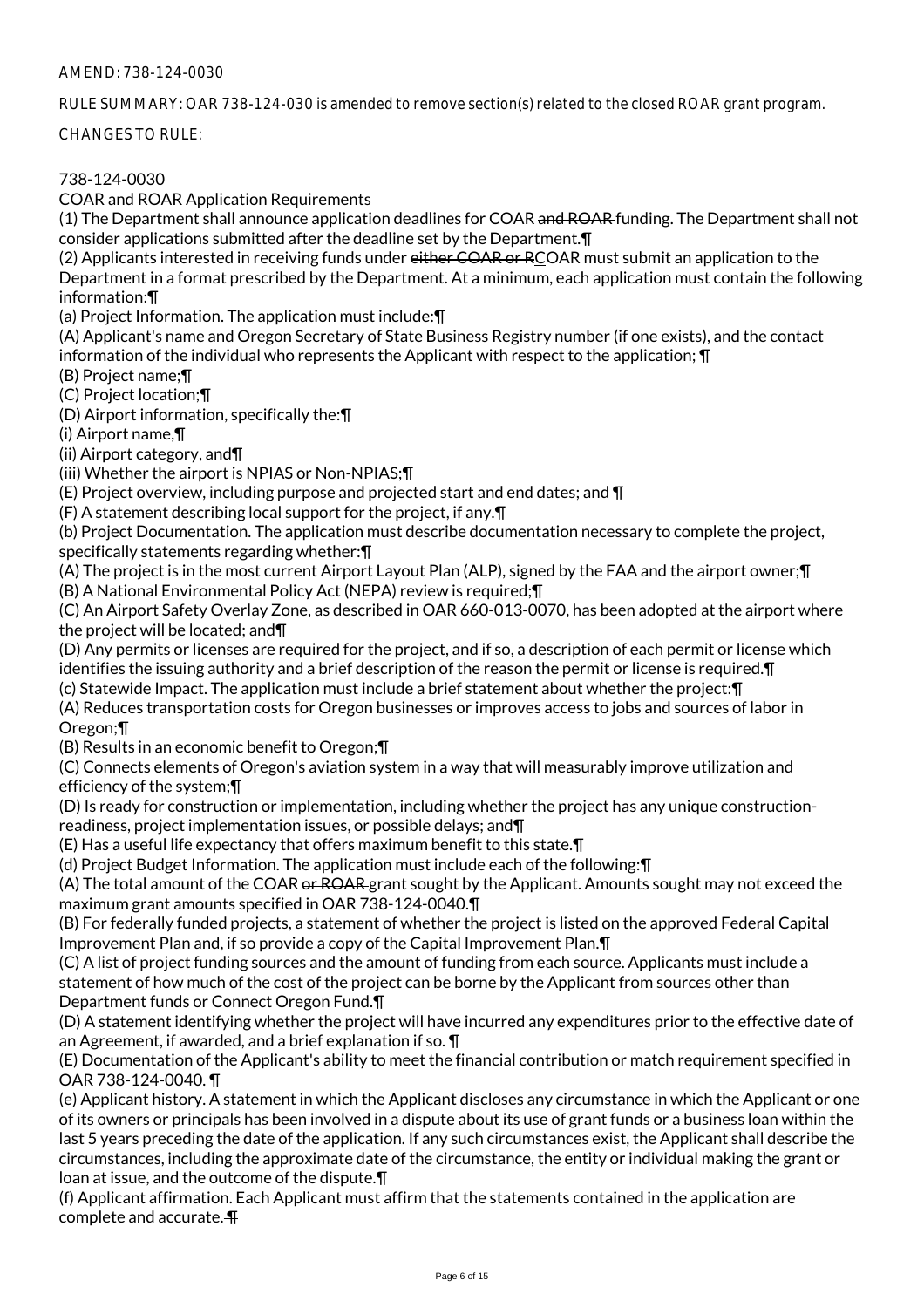(3) Additional requirements for ROAR applications:¶

(a) ROAR applications must also include: an amount of the projected increase in the volume of passenger air travel to rural Oregon and an explanation of the factors that support it; and a list of local companies, non-profit organizations or government agencies that have expressed interest in the project or a commitment to support it,

accompanied by letters or other evidence of support from the entities.¶

(b) For projects that include marketing, the application must include a proposed marketing and communication plan.¶

(c) For projects that include air service, the application must also specify: projected aircraft to be used; type of FAA certificate under which operations will be conducted; and estimated projected draw down of grant funds, month by month, for the initial 24 month period.

Statutory/Other Authority: ORS 835.035, 835.040, 835.112, OL 2019 c.485 Section 1(2)(b)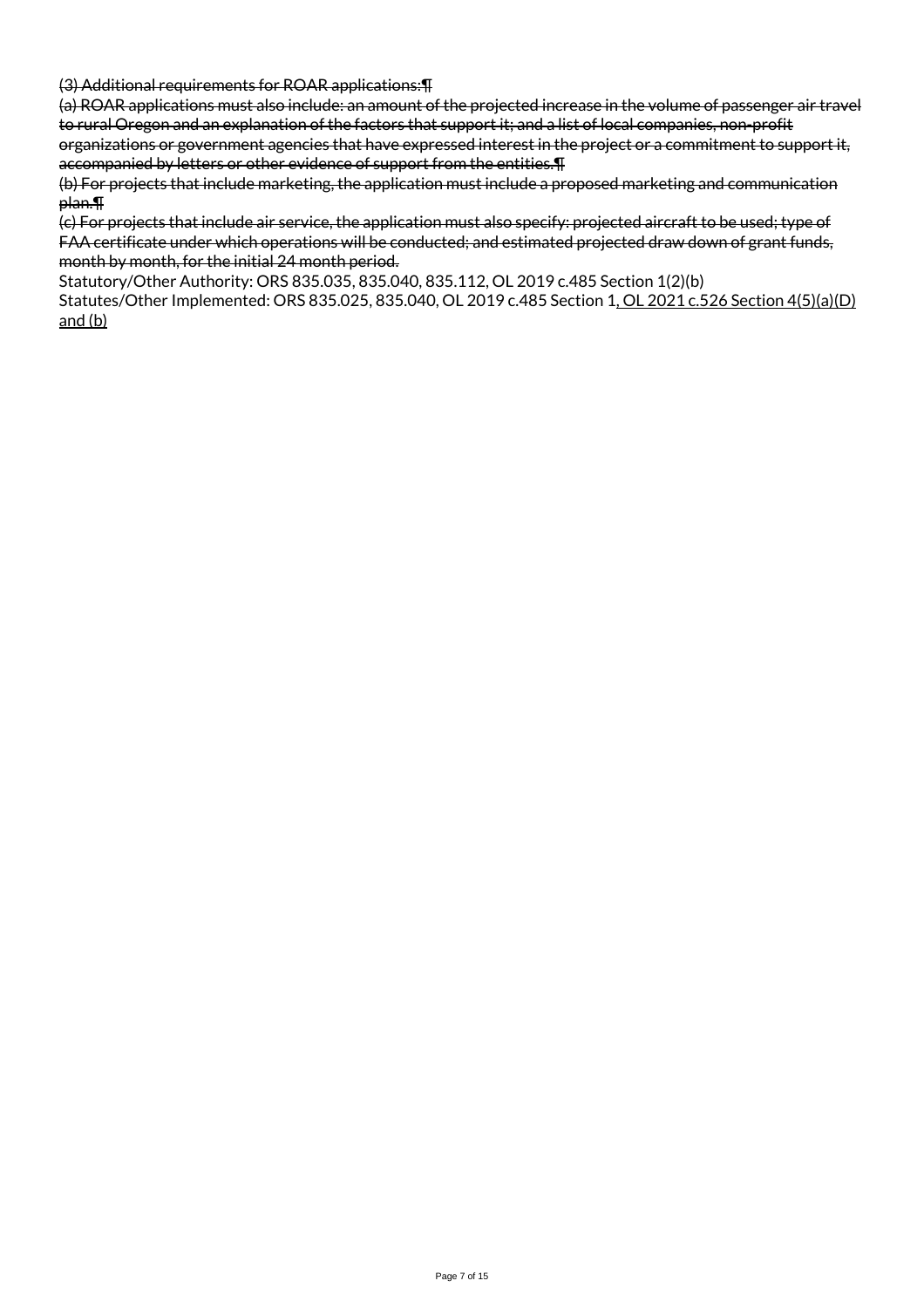RULE SUMMARY: OAR 738-124-035 is amended to update the percent of Aviation System Action Program Fund that goes to the COAR program, update priorities of the COAR program to include assist commercial air service to rural Oregon and clarify the term signs to signage, and to remove sections relating to the closed ROAR grant program.

CHANGES TO RULE:

738-124-0035 Project Selection ¶

(1) The Board will select Projects to be funded through a grant with monies in the Aviation System Action Program Fund.¶

(2) Prior to selecting Projects to be funded with monies in the Aviation System Action Program Fund, the Board shall solicit recommendations when applicable from:¶

(a) The Aviation Review Committee (ARC).¶

(b) The Freight Advisory Committee for freight Transportation Projects when applicable.¶

(c) The Oregon Business Development Department for aviation transportation projects when applicable.¶ (3) Prior to selecting Projects to be funded with monies in the Aviation System Action Program Fund, the Board may solicit recommendations from transportation stakeholder and advocate entities not otherwise specified in section (2) of this rule including the Area Commissions on Transportation. Business Oregon and Regional Solutions Teams will provide comments to the designated aviation representative of the Area Commissions on Transportation.¶

(4) On behalf of the Board, the Department shall solicit recommendations from the committees and entities in section (2) of this rule before soliciting recommendations from entities in section (3) of this rule. The Department shall provide the recommendations from the committees and entities in section (2) of this rule to the entities in section (3) of this rule.¶

(5) The Director, in consultation with Department staff, shall provide the Board a list of recommendations from the review committees and entities in section (2) and section (3) of this rule. The list shall include the evaluation results and recommendations from each of the committees and entities in sections (2) and (3) of this rule. The Board shall provide its final recommendations in a report of projects to be funded with monies in the Aviation System Action Program Fund listing in priority order eligible Projects together with a reasonable number of alternate Projects in priority order.¶

(6) The Department shall determine the organizational guidance for the committees' and entities' processes and protocols.¶

(7) The committees and entities in sections (2), (3) and (5) of this rule shall follow the organizational guidance determined by the Department under section (6) of this rule.¶

(8) The Board will consider all of the following in its determination of eligible Projects to approve for receipt of funds from the Aviation System Action Program Fund through the COAR Grant Program. The ARC committee shall recommend applications to the State Aviation Board, which shall select applications with priority in accordance with OAR 738-125-0035 (3):¶

(a) FiftySeventy-five percent of the Aviation System Action Program Fund amounts described in subsection OL 20215 c.700 526 Section 7 (4)(b) shall be prioritized in the following manner and distributed for the following purposes under the COAR Grant Program:¶

(A) First priority is to assist airports in Oregon with match requirements for Federal Aviation Administration Airport Improvement Program grants;¶

(B) Second priority is to make grants for emergency preparedness and infrastructure projects, in accordance with the Oregon Resilience Plan, including grants for emergency management plan development, seismic studies and emergency generators and similar equipment;¶

(C) Third priority is to make grants for:¶

(i) Services critical or essential to aviation, including, but not limited to, fuel, sewer, water and weather equipment.¶

(ii) Aviation-related business development, including, but not limited to, hangars, parking for business aircraft and related facilities.¶

(iii) Airport development for local economic benefit, including, but not limited to, signsage and marketing.¶ (iiii) Assist commercial air service to rural Oregon¶

(b) Priority in distributing grants shall be given to projects for which applicants demonstrate a commitment to contribute the greatest amounts toward the costs of the projects to which the applications relate. Priorities will be in accordance with the corresponding OAR as they relate to COAR Grants and ROAR.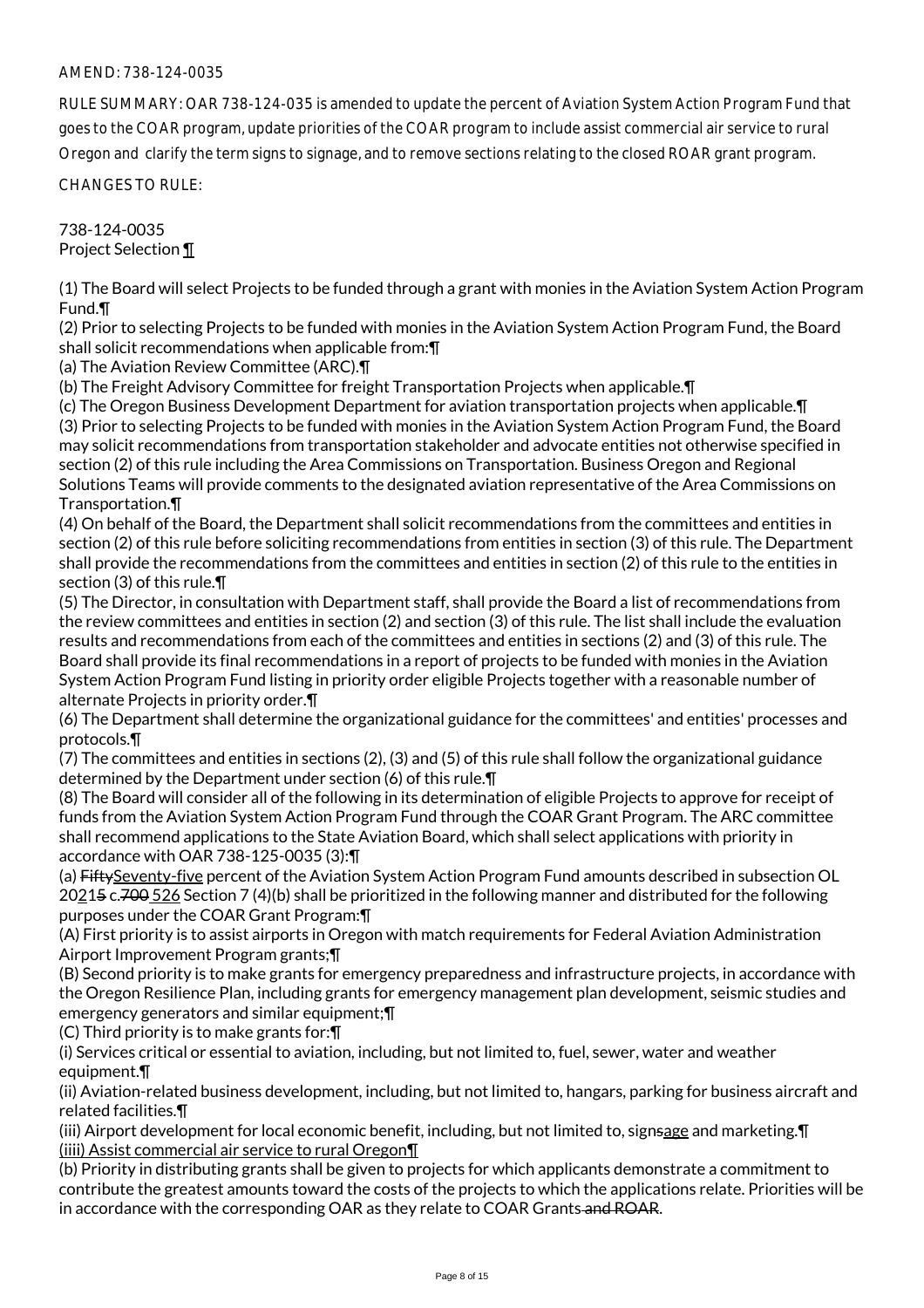Statutory/Other Authority: ORS 835.035, 835.040, 835.112, OL 2015 c.700 Section 7 Statutes/Other Implemented: ORS 835.015, 835.025, 836.015, 836.070, 319.020, OL 2021 c.526 Section 4(5)(a)(D) and (b)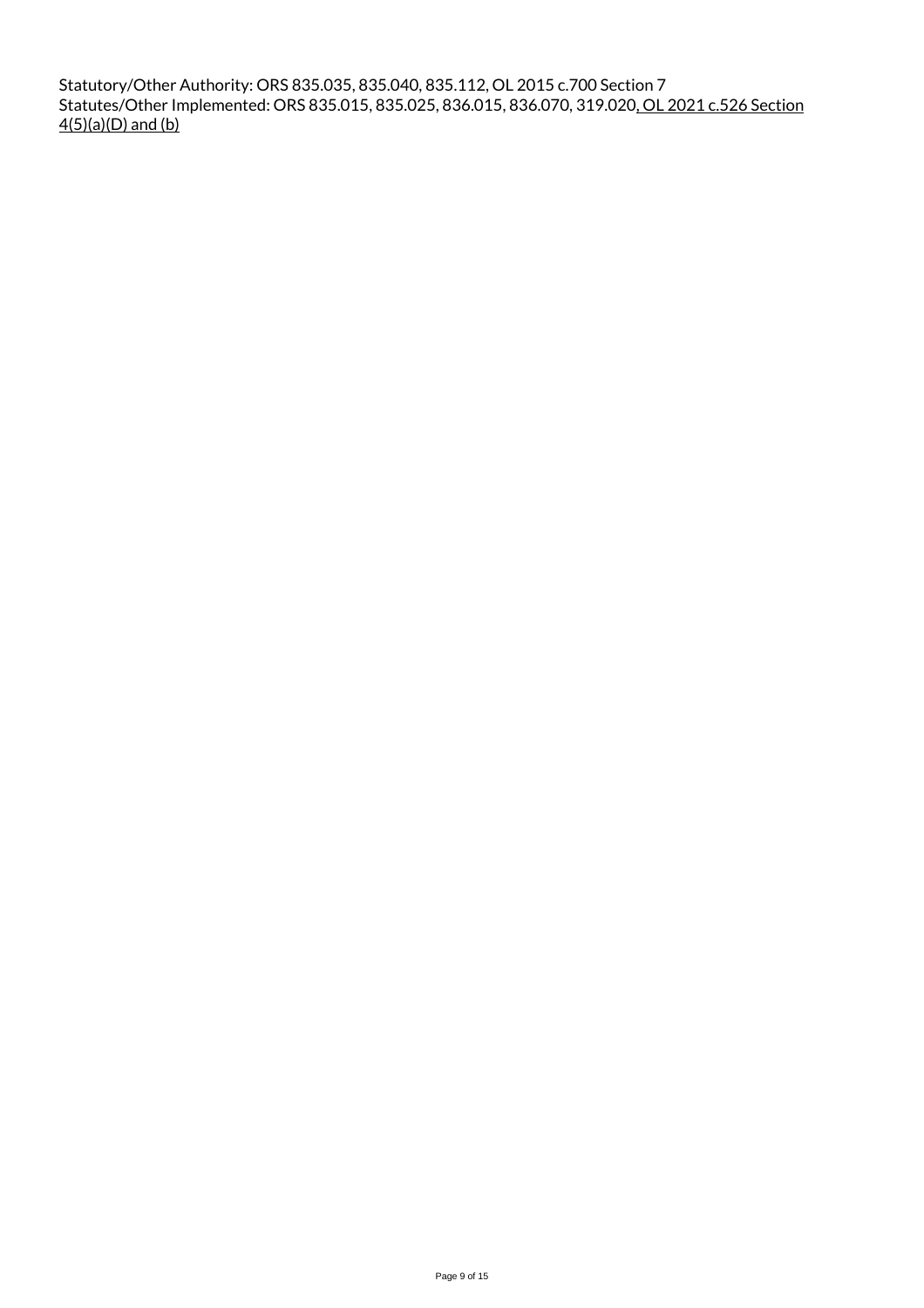RULE SUMMARY: OAR 738-124-040 is amended to remove section(s) related to the closed ROAR grant program, and correct the order of subcategories under (2)(A) to be consistent with the FAA airport categories.

CHANGES TO RULE:

## 738-124-0040

Maximum COAR and ROAR Grant Amounts and Applicant Financial Matching Requirements

(1) Maximum grant amounts for the respective programs are:¶

(a) COAR program: \$150,000 per project.COAR program is:¶

(ba) ROAR program: \$1500,000 per project.¶

(eb) Maximum amounts listed in this rule areis cumulative to all applications submitted with respect to a single project.¶

(dc) Notwithstanding the maximum grant amounts listed in this section, the Board may award a larger grant if it makes a finding that a larger grant awarded to a particular project would serve the purposes of the program. If an Applicant applies for a grant amount above the maximum amount listed in this section, the application must include a detailed statement of how the grant amount in excess of the maximum listed in this section would serve the purposes of the respective program as described in OAR 738-124-0010.¶

(2) COAR Financial matching requirements Version 23, 11/12/2019.¶

(a) Minimum financial match requirements are based on the category of airport at which the project will be performed, as listed in the current Oregon Aviation Plan. By category, the minimum financial match requirements are:¶

(A) Category 1¶

(i) Other Commercial Non-Primary: 50 (less than 10,000 enplanements): 35% of the total eligible project costs¶ (ii) Other Commercial Non-Primary (less than 10,000 enplanements): 35: 50% of the total eligible project costs¶ (B) Category 2 - Business: 25% of the total eligible project costs¶

(C) Category 3 - Regional: 10% of the total eligible project costs¶

(D) Category 4 - Community: 10% of the total eligible project costs¶

(E) Category 5 - Low Activity: 5% of the total eligible project costs¶

(b) Notwithstanding subsection (a), the minimum financial match requirement for an airport listed in Table 1 of the FAA's Essential Air Service (EAS)/Economically Distressed Area (EDA) Determination memo dated February 8, 2019 is 5% of the total eligible project costs.¶

(c) For applications filed for assistance with FAA Airport Improvement Program (AIP) match requirements, the grant match amount is the eligible project cost and is subject to the minimum financial match requirements described above.¶

(3) ROAR financial matching requirements:¶

(a) For applications seeking funds for capital projects, the Applicant shall contribute at least 50% of the total eligible project costs.¶

(b) For applications seeking funds for any other purpose, the Applicant shall contribute at least 10% of the total eligible project costs.

Statutory/Other Authority: ORS 835.035, 835.040, 835.112, OL 2019 c.485 Section 1(2)(b)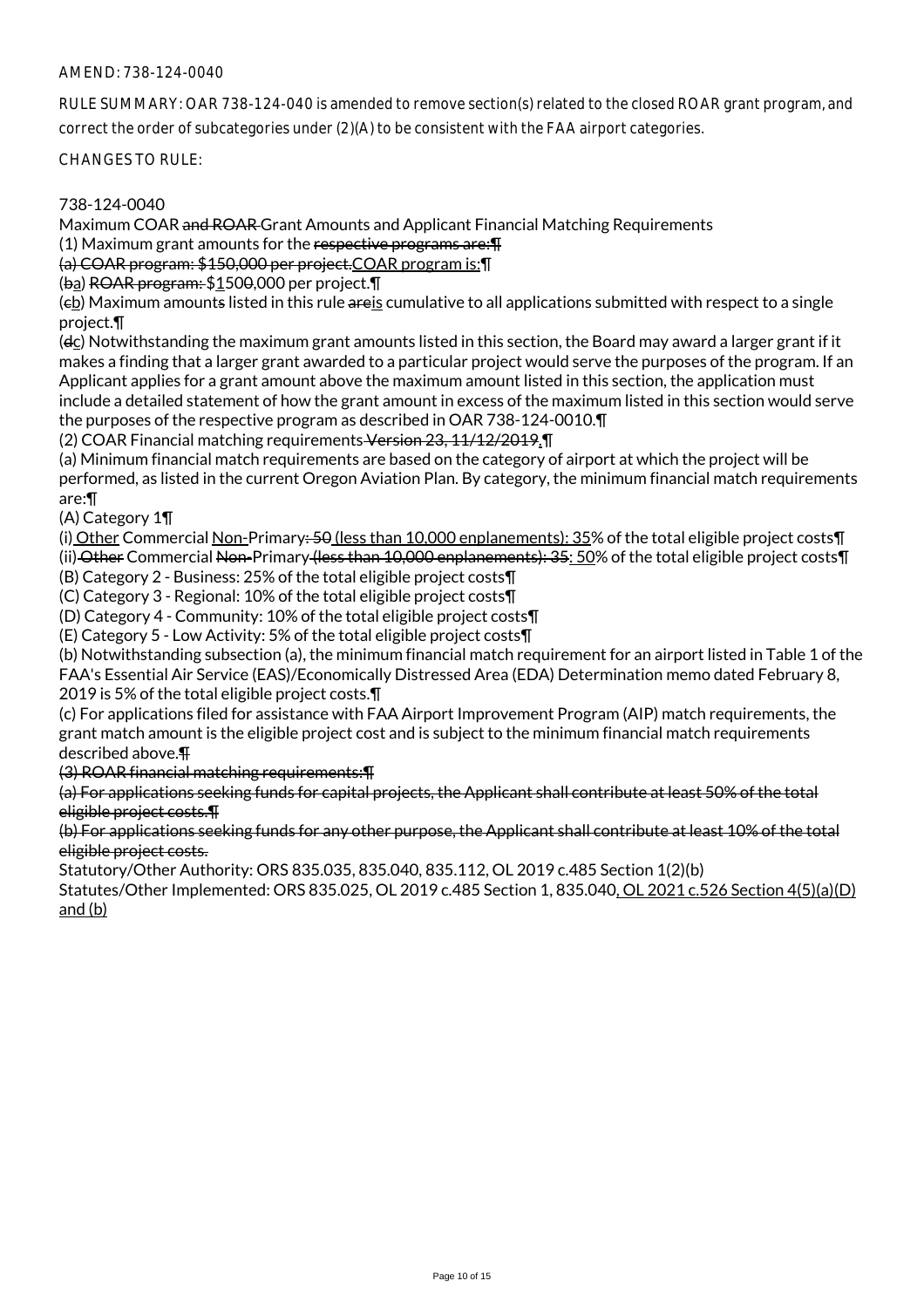RULE SUMMARY: OAR 738-124-050 is amended to remove references to the closed ROAR grant program.

CHANGES TO RULE:

# 738-124-0050

Department Review of COAR and ROAR Applications

(1) The Department shall review applications for completeness and to confirm that Applicants and projects are eligible to receive funds. As part of its review, the Department may ask an Applicant to supply missing information or to provide clarification about Applicant or project eligibility.¶

(2) If an Application is incomplete, or an Applicant or project is ineligible, the Department shall, within 15 business days of making such determination:¶

(a) Specify in writing or email to the Applicant the additional information the Applicant must provide to complete the application or establish eligibility; or¶

(b) Notify the Applicant in writing or email that the Applicant or Project is ineligible and briefly describe the basis for ineligibility.¶

(3) If the Applicant fails to provide requested information within 5 business days from the date of the Department's written or email communication made pursuant to subsection (2)(a) of this rule, the Department may consider the application ineligible and provide the notice described in subsection (2)(b) of this rule. $\P$ 

(4) Affected Applicants may submit written protests of ineligibility determinations to the Director. Protests must be submitted in writing to the Director within 5 business days of the date of notice of the Department's determination of incompleteness or ineligibility that is being protested.¶

(5) The Director shall prepare a written response to the protest no later than 45 business days after the date the protest is received. The Director's written decision is final.¶

(6) The Department shall provide all eligible applications from eligible Applicants, including supporting materials, to the ARC.

Statutory/Other Authority: ORS 835.035, 835.040, 835.112, OL 2019 c.485 Section 1(2)(b)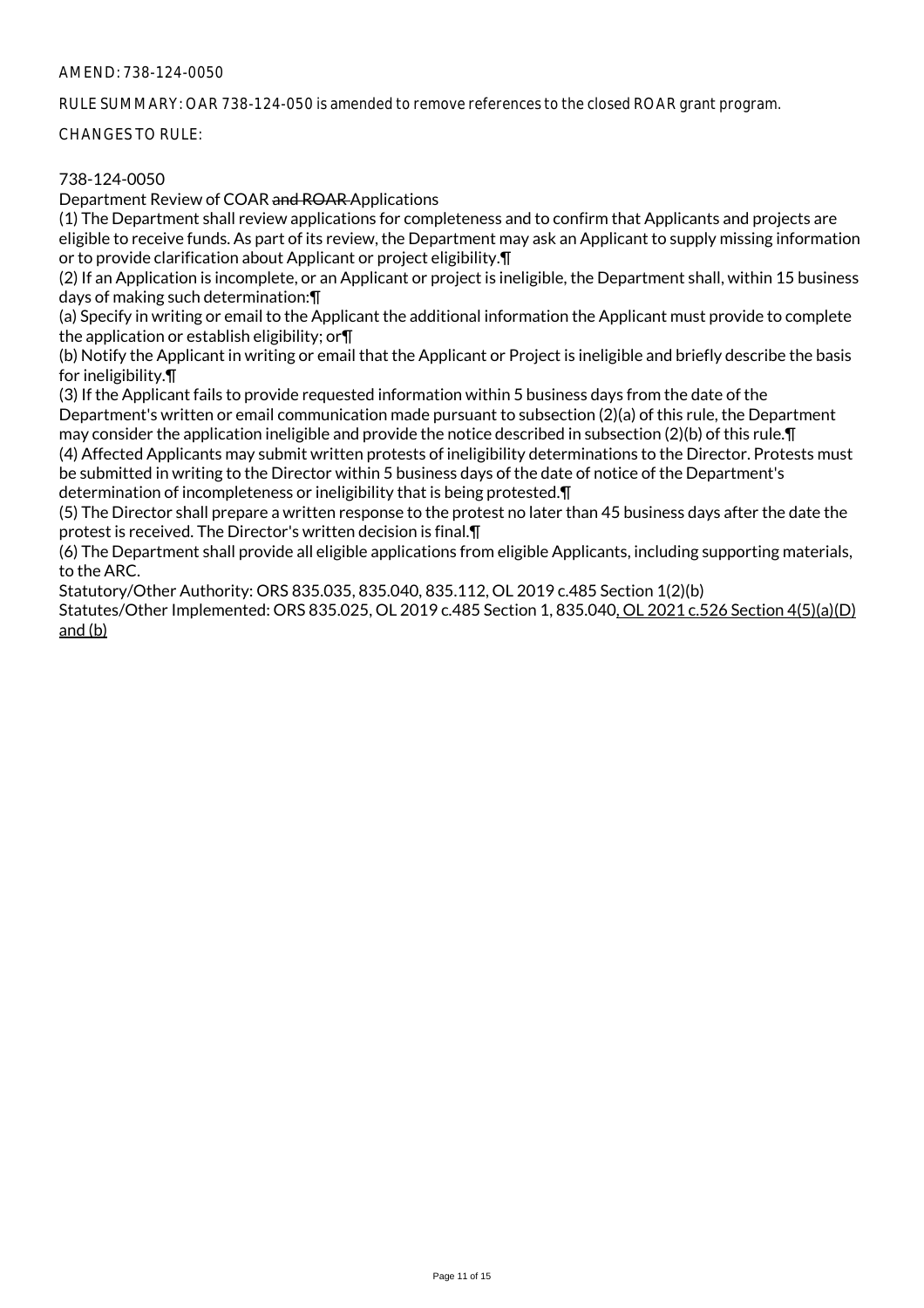RULE SUMMARY: OAR 738-124-0060 is amended to remove sections relating to the closed ROAR grant program, update purposes of the COAR program to include assist commercial air service to rural Oregon, and to clarify the term signs to signage.

CHANGES TO RULE:

## 738-124-0060

Aviation Review Committee (ARC) Review and Recommendation of COAR and ROAR Applications (1) The ARC shall hold public meetings as necessary to review eligible applications and to prepare approval and rejection recommendations to the Board.¶

(2) In reviewing applications, ARC shall consider:¶

(a) For COAR applications: The extent to which, if implemented, the project proposed in the Application would:¶ (A) Assist airports in Oregon with match requirements for FAA Airport Improvement Program grants;¶

(B) Support emergency preparedness and infrastructure goals in accordance with the Oregon Resilience Plan or the Oregon Aviation Plan; or ¶

(C) Support services critical or essential to aviation, including, but not limited to, fuel, sewer, water and weather equipment; support aviation-related business development, including, but not limited to, hangars, parking for business aircraft and related facilities; or support airport development for local economic benefit, including, but not limited to, signsage and marketing.¶

(b) For ROAR applications: the extent to which the project proposed in the Application would, if implemented, assist commercial air service to Rural Oregon.¶

(c) Whether the project proposed in the application:¶

(A) Reduces transportation costs for Oregon businesses or improves access to jobs and sources of labor in Oregon;¶

(B) Results in an economic benefit to Oregon;¶

(C) Connects elements of Oregon's aviation system in a way that will measurably improve utilization and efficiency of the system;¶

(D) Is ready for construction or implementation, including whether the project has any unique constructionreadiness, project implementation challenges, or possible delays; and¶

(E) Has a useful life expectancy that offers maximum benefit to Oregon.¶

 $(d<sub>c</sub>)$  How much of the costs of the project proposed in the application can be borne by the Applicant from sources other than the Department or the Connect Oregon Fund. ¶

(3) For each applicable criterion, the ARC will rate whether the proposed project "Meets," "Somewhat Meets" or "Does not Meet" the criterion. For purposes of this process, those terms have the following meanings:¶

(a) "Meets" means that the Applicant explained in a thorough and specific manner how the project meets the criterion and provided thorough evidence, including specific facts, specific examples, reliable figures, or detailed citations to supporting attachments to the application to support the Applicant's explanation.¶

(b) "Somewhat Meets" means that the Applicant provided a general, superficial or non-specific explanation how the project meets the criterion or provided only limited or incomplete supporting evidence to support the Applicant's explanation. ¶

(c) "Does Not Meet" means that either:¶

(A) The Applicant reported that the project did not meet the criterion; or ¶

(B) The Applicant provided an incomplete or implausible explanation of how the project meets the criterion or provided no evidence or only minimal, implausible or unreliable evidence to support the Applicant's explanation.¶

(4) Prioritizing COAR applications: In prioritizing applications submitted for COAR funds, the ARC may consider the following factors:¶

(a) Applicant that is able to bear the most cost. ¶

(b) Projects related to safety or infrastructure.¶

(c) Quantity of projects applied for at an airport, within the same grant cycle.¶

(d) Regional significance.¶

(5) Based on its review of eligible applications, the ARC shall:¶

(a) Prepare a brief written statement to the Board with respect to each application which recommends approval or rejection by the Board.¶

(b) For COAR applications for which the ARC recommends Board approval, the ARC shall prepare a prioritized list of applications, ranking them in the following priority:¶

(A) First, to assist airports in Oregon with match requirements for FAA Airport Improvement Program grants.¶ (B) Second, to make grants for emergency preparedness and infrastructure projects, in accordance with the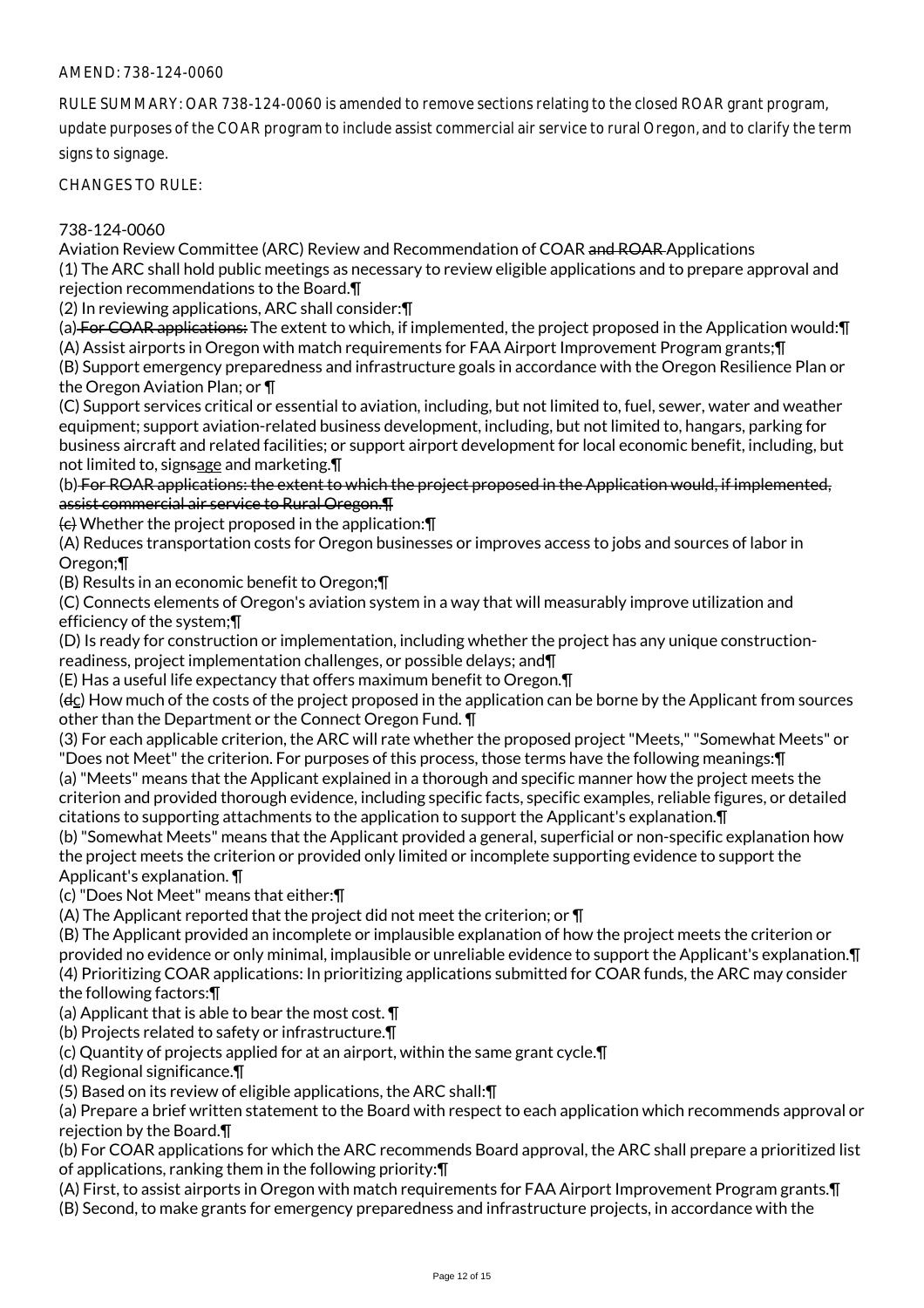Oregon Resilience Plan or the Oregon Aviation Plan.¶

(C) Third, to make grants for:¶

(i) Services critical or essential to aviation, including, but not limited to, fuel, sewer, water, navigational aids and weather equipment; or¶

(ii) Aviation-related business development, including, but not limited to, hangars, parking for business aircraft and related facilities; or¶

(iii) Airport development for local economic benefit, including, but not limited to, signsage and marketing.; or  $\P$ (iiii) To assist commercial air service to rural Oregon¶

(6) The Department shall provide the ARC's written responses and prioritized list to the Board as soon as practicable after the ARC's review.

Statutory/Other Authority: ORS 835.035, 835.040, 835.112, OL 2019 c.485 Section 1(2)(b)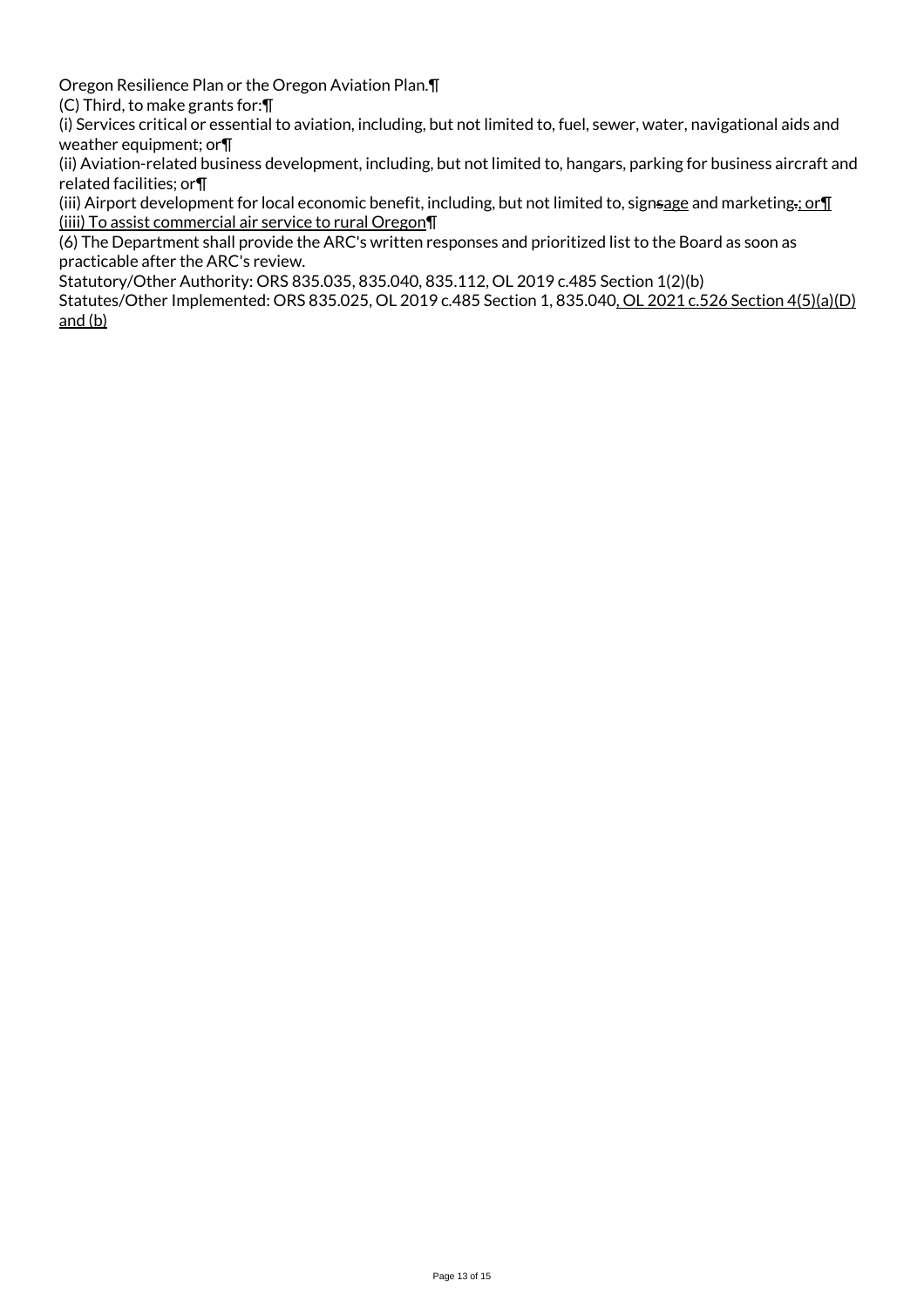RULE SUMMARY: OAR 738-124-0070 is amended to update purposes of the COAR program to include assist commercial air service to rural Oregon and to clarify the term signs to signage, and to remove sections relating to the closed ROAR grant program.

CHANGES TO RULE:

#### 738-124-0070

Board Approval or Rejection of COAR and ROAR Applications

(1) Prior to approving COAR and ROAR applications, the Board shall review and consider the ARC's written recommendations and prioritized list of COAR applications recommended for approval.¶

(2) As part of its consideration of applications, the Board may solicit written feedback from stakeholders or entities with expertise relevant to a project proposed in a particular application, such as the Freight Advisory Committee, the Oregon Business Development Department, or Area Commissions on Transportation. ¶ (3) The Board may delegate solicitation and collection of written feedback to the Department and may instruct the Department to solicit or collect feedback at any point in the application cycle. ¶

(4) The Board may require any Applicant to make a presentation to the Board or interview with a Board designee as part of its consideration process.¶

(5) The Board may approve an application for the amount sought or for a smaller amount.¶

(6) When selecting COAR applications for approval, the Board shall prioritize them as described below:¶

(a) First, to assist airports in Oregon with match requirements for FAA Airport Improvement Program grants.¶

(b) Second, to make grants for emergency preparedness and infrastructure projects, in accordance with the

Oregon Resilience Plan or the Oregon Aviation Plan.¶

(c) Third, to make grants for:¶

(A) Services critical or essential to aviation, including, but not limited to, fuel, sewer, water and weather equipment; or¶

(B) Aviation-related business development, including, but not limited to, hangars, parking for business aircraft and related facilities; or¶

(C) Airport development for local economic benefit, including, but not limited to, signsage and marketing.; or¶ (D) To assist commercial service to rural Oregon

Statutory/Other Authority: ORS 835.035, 835.040, 835.112, OL 2019 c.485 Section 1(2)(b)